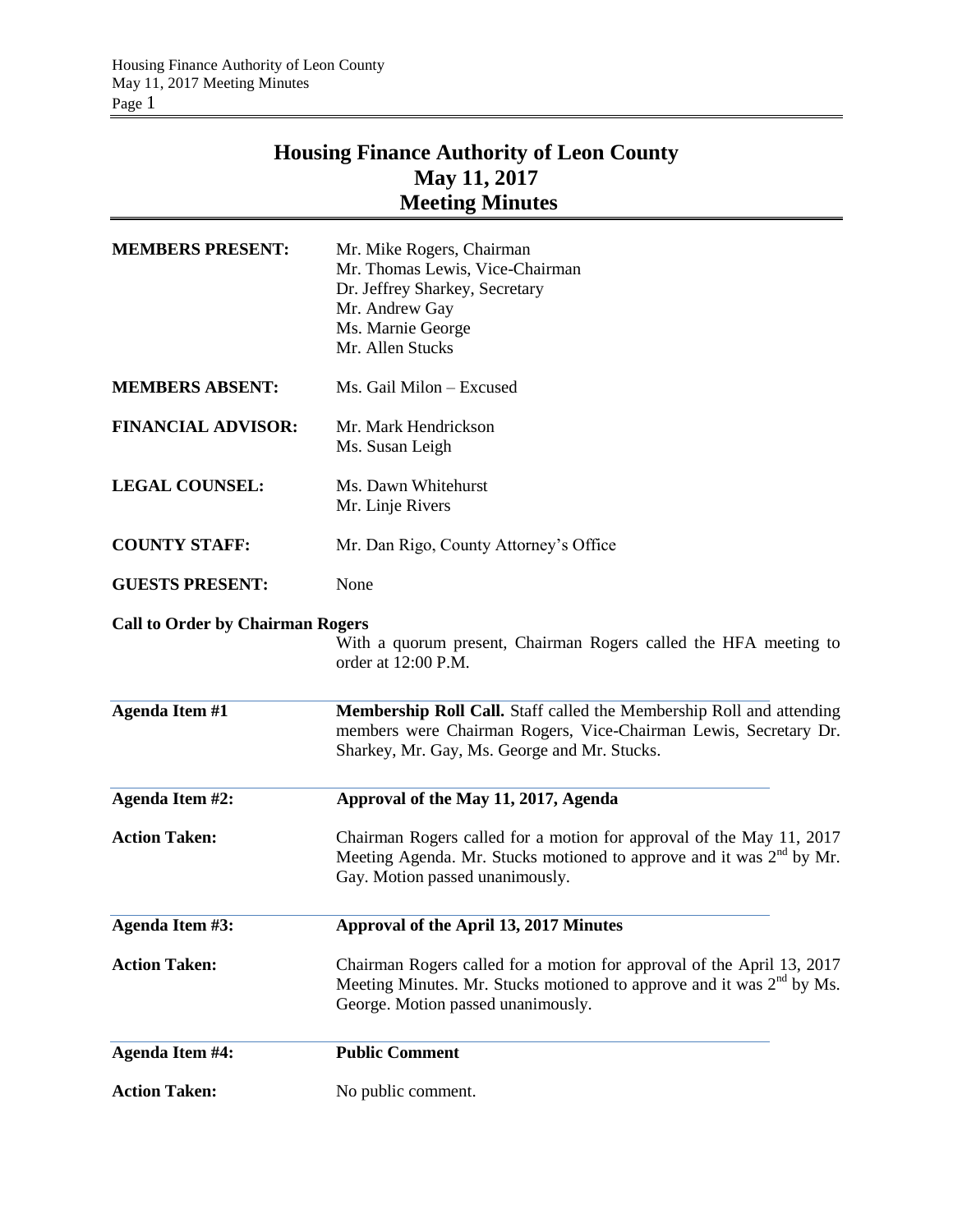#### **Agenda Item #5A & 5B Financial Report**

Mr. Gay and Mr. Hendrickson presented a report on HFA finances

| <b>Action Taken:</b> | Mr. Stucks motioned to accept the April 30, 2017 Financial Statement, |
|----------------------|-----------------------------------------------------------------------|
|                      | and was $2nd$ by Ms. George. Motion passed unanimously.               |
|                      |                                                                       |

#### **Agenda Item #6A: Emergency Repair Program**

Mr. Hendrickson reported that there was not update from the County on the program. Discussion followed on the need for a contract with the County if the program was to continue after October 1, and that the HFA commitment to the program for funding expired September 30, 2017.

Action Taken: No Action Required.

**Agenda Item #6B: Real Estate Activity**

Mr. Rigo reported on a meeting with Mr. Ross and Ms. McGhin, wherein strategies for selling the properties were discussed. Mr. Rigo reported that the HFA could not hire a broker, because it was not the owner of the properties. He also reported that the County's commercial real estate broker, Talcor, had not placed the properties on the MLS system. Mr. Rigo also reported that the County was placing an advertisement in the Tallahassee Democrat listing the properties for sale. A discussion followed on how to get properties on the MLS system.

**Action Taken: Chairman Rogers volunteered to contact the Tallahassee Board of Realtors to inquire if a realtor could provide listing services and place the properties on the MLS system on a pro bono basis.**

**Agenda Item #6C: Future Role of the HFA** Mr. Gay presented the recommendations of the Finance Committee, including a recommendation for amending a contract with the Administrator/Financial Advisor. Mr. Stucks asked Ms. Whitehurst if the contract included all of the changes requested by the Finance Committee, and she replied in the affirmative. Ms. Whitehurst reported that the HFA could select a bank for a checking account without an RFP or RFQ. Discussion followed on the process to select a bank for the HFA's checking account, which would be opened October 1.

**Action Taken:** Mr. Stucks motioned to approve the revised Administrator/Financial Advisor contract, to be effective when executed by all parties, and it was seconded by Ms. George. Motion passed unanimously. **Dr. Sharkey asked that staff bring the Multi-Family bond fees, application and procedures to the June HFA meeting for review. The Board directed the Administrator to bring a proposed RFQ for checking account services to the June HFA meeting for Board review and approval.**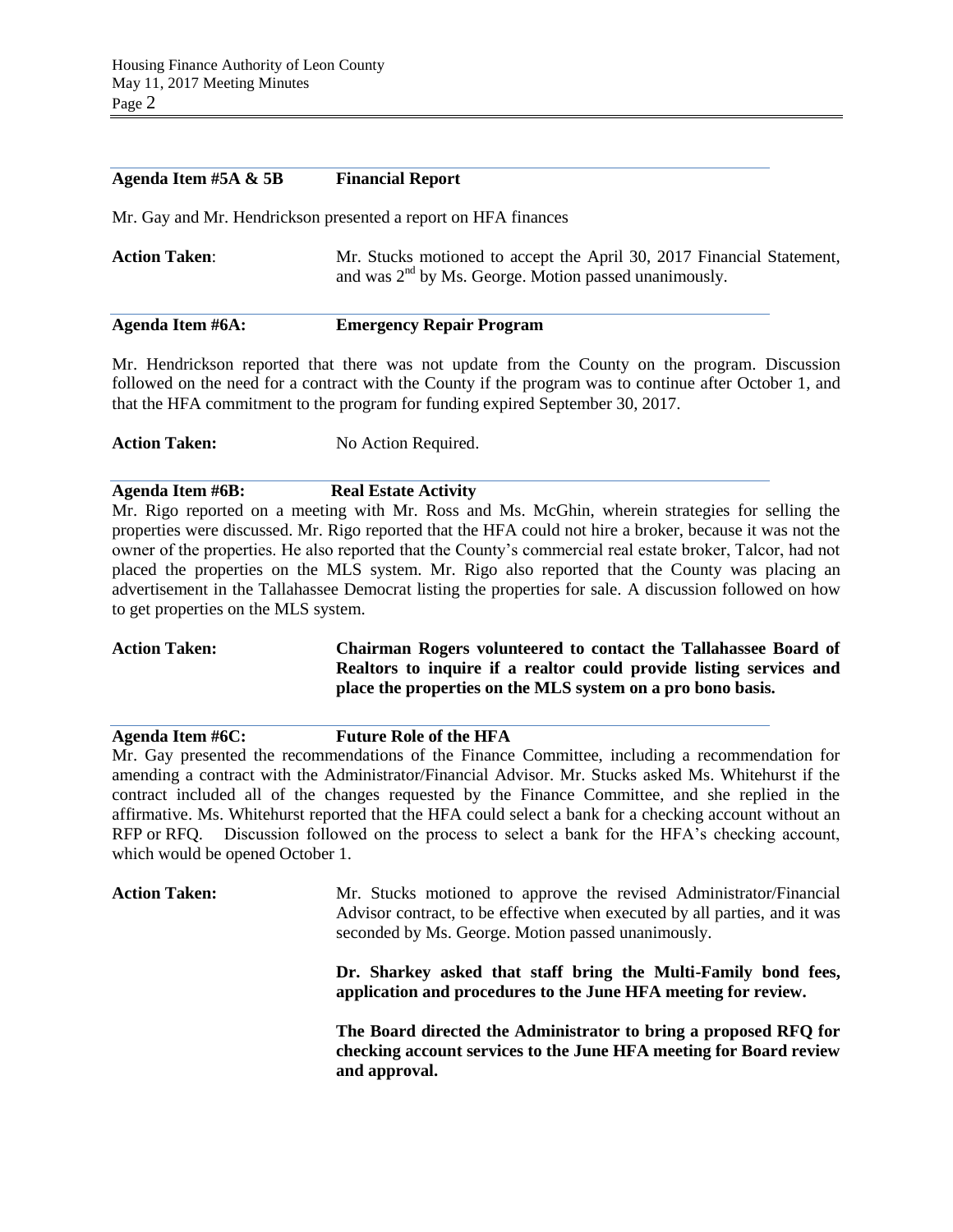## **For the record, all Board members stated that they had no ownership interest in any banking institution.**

| <b>Agenda Item #6D:</b> | <b>Legal Update</b> |
|-------------------------|---------------------|
|                         |                     |

.

Ms. Whitehurst reported that General Counsel would bring proposed by-law revisions to the June HFA meeting.

| <b>Action Taken:</b><br>No Action Required. |
|---------------------------------------------|
|---------------------------------------------|

## **Agenda Item #6E: Escambia County HFA Single Family Program**

Mr. Hendrickson reported that the Escambia County HFA was moving forward with a plan to add Mortgage Credit Certificates to the single family program that they operate in multiple counties, including Leon. A discussion of the benefit of MCC's followed. Mr. Hendrickson explained the proposed amendments to the existing Memorandum of Understanding with Escambia County, and Ms. Whitehurst reported that General Counsel had reviewed the proposed Resolution Approving the Amended MOU and the amendments, and recommended approval.

# Action Taken: Mr. Stucks motioned that the Board approve the Resolution which approved the amendments to the MOU with Escambia County, and it was seconded by Dr. Sharkey. Motion passed unanimously.

**The Board directed Chairman Rogers to send a letter to the Board of County Commissioners recommending approval of an Interlocal Agreement with Escambia County related to operation of the single family program by the Escambia County HFA within Leon County.**

| Agenda Item #6F:                            | "To-Do" List                                                                                                                                                |
|---------------------------------------------|-------------------------------------------------------------------------------------------------------------------------------------------------------------|
| Mr. Hendrickson presented the "to-do" list. |                                                                                                                                                             |
| <b>Action Taken:</b>                        | No Action Required.                                                                                                                                         |
| Agenda Item #6G:                            | <b>Legislative Update</b>                                                                                                                                   |
|                                             | Mr. Hendrickson presented a legislative update, focusing on the amount of SHIP funds that would be<br>allocated to Leon County and the City of Tallahassee. |
| <b>Action Taken:</b>                        | No Action Required.                                                                                                                                         |
| Agenda Item #7:                             | <b>New Business</b>                                                                                                                                         |
| The Board discussed several items           |                                                                                                                                                             |
| <b>Action Taken:</b>                        | The Board canceled the July HFA meeting.<br>The Board asked that a recognition of Mr. Kemp's services be placed on<br>the June HFA agenda                   |
| Agenda Item #8:                             | <b>Adjournment</b>                                                                                                                                          |

This meeting was adjourned at 1:05 P.M.